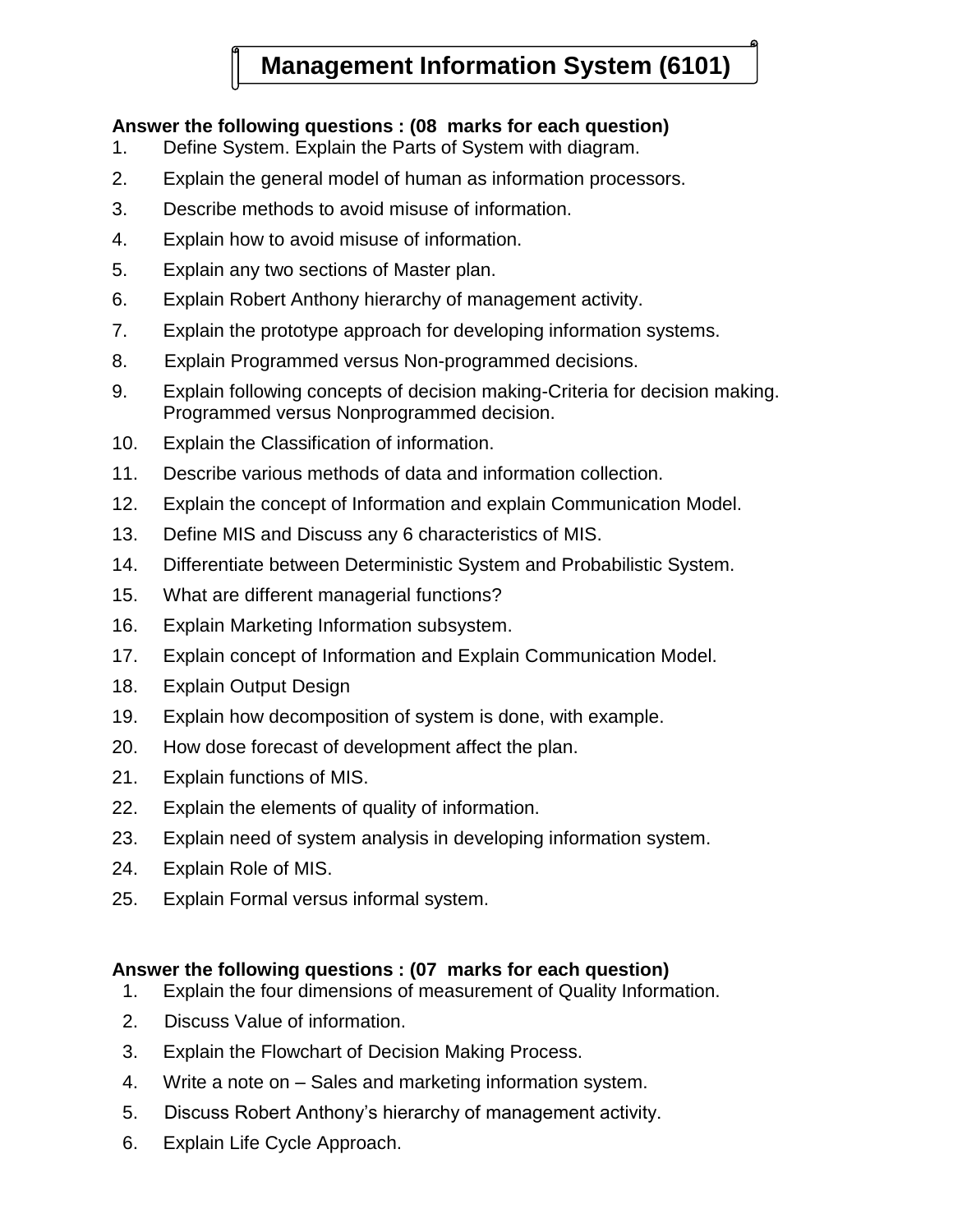- 7. Discuss Pitfalls in developing MIS.
- 8. Discuss parameters for quality of information.
- 9. Explain how Decomposition of System is done, explain with example.
- 10. Explain various functions of MIS with a neat diagram.
- 11. Give short note on Error and Bias.
- 12. Give Robert Anthony hierarchy of management activity.
- 13. Write a short note on Planning for information system.
- 14. Explain Input Design.
- 15. Differentiate between Open System and Close System.
- 16. Explain Herbert Simon Model of Design Making.
- 17. Explain Attributes of Information.
- 18. Explain deterministic and probabilistic system.
- 19. Explain the method of filtering.
- 20. Explain value of information.
- 21. What are the guidelines for system designer for successful implementation.
- 22. Explain any two major section of master plan.
- 23. Explain Financial information Subsystem.
- 24. Explain how to avoid misuse of information.

## **Answer the following questions : (15 marks for each question)**

- 1. Explain need of System Analysis in developing Information System.
- 2. Explain Contents of Information System Master Plan.
- 3. Explain contents of Information System Master Plan.
- 4. Explain steps in System Analysis and design.

## **Give Short Notes (3 marks each)**

- 1. Cybernetic system.
- 2. Error and bias.
- 3. Black box system
- 4. Deterministic system
- 5. Output Design
- 6. Prototype Approach.
- 7. Human as an Information Processor.
- 8. Role of MIS.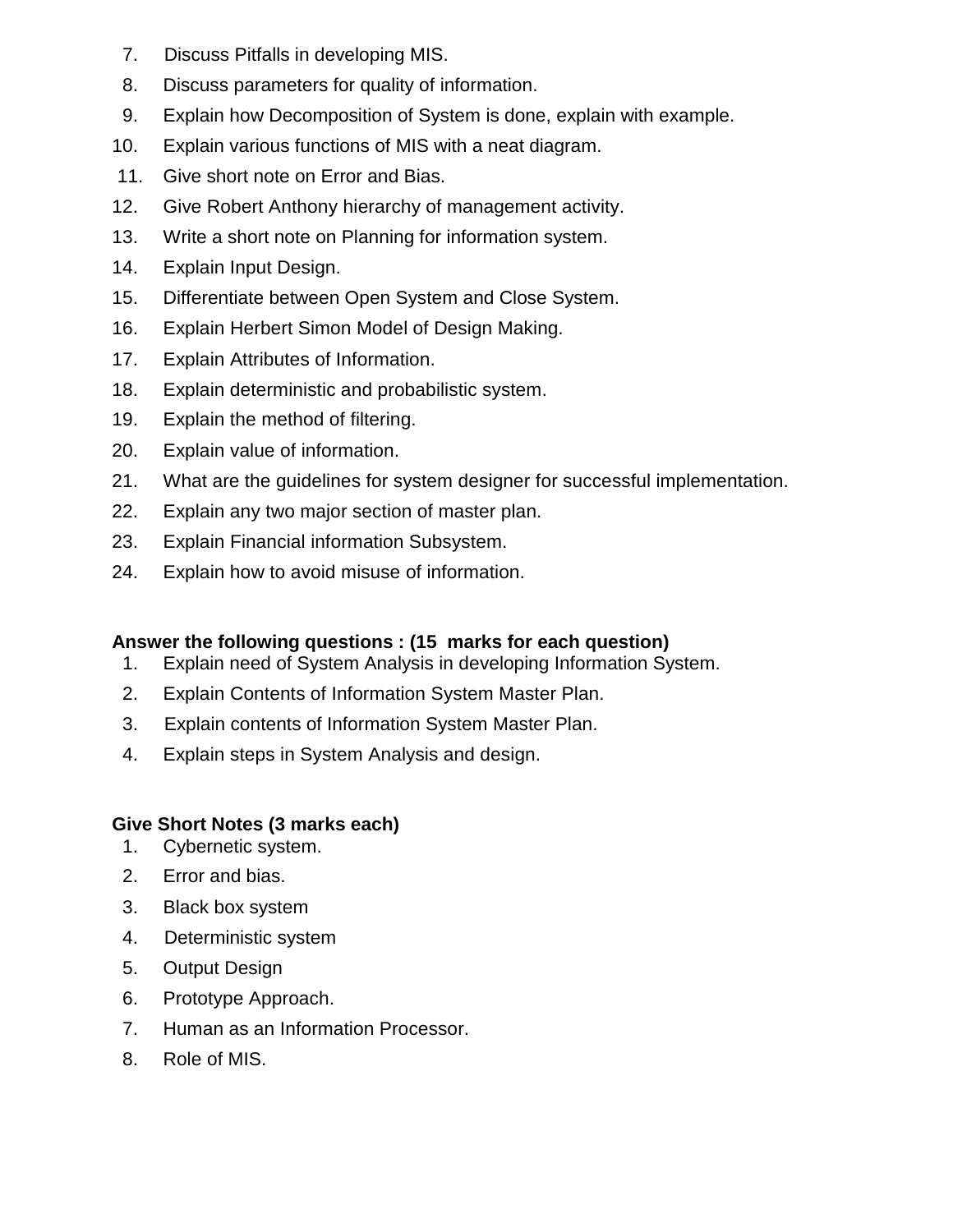# **Enterprise Resource Planning (6102)**

### **Answer the following questions : (08 marks for each question)**

- 1. What are the reasons for explosive growth of ERP market?
- 2. Explain the following benefits of ERP
	- Reduction of lead time
	- Reduction in cycle time
- 3. Explain linkages between BPR, IT and ERP.
- 4. What is BIG BANG theory?
- 5. What are consultants? What are the roles of a consultant?
- 6. Write a note on supply chain management.
- 7. What kind of training is required for using ERP systems?
- 8. Draw diagram of general model of ERP with required components.
- 9. Should ERP be implemented by BIG BANG theory? Comment.
- 10. What is order winner and qualifier?

### **Answer the following questions : (07 marks for each question)**

- 1. What should be the timeline to implement ERP system.
- 2. Why integrated data model in considered as a heart of ERP system?
- 3. Explain the advantages of ERP.
- 4. What is accommodating variety?
- 5. What are the principles of BE.
- 6. ERP and Management Concern.
- 7. Why integrated data model is considered to be the heart of an ERP system?
- 8. Explain linkage between ERP, BPR and IT?
- 9. Which resource can be managed by an ERP?
- 10. What is enterprise? Explain Extended ERP.

### **Answer the following questions : (15 marks for each question)**

- 1. Discuss in detail phases of ERP implementation life cycle.
- 2. What are guidelines for ERP implementation?
- 3. Define ERP. List and explain guidelines for ERP implementation.

### **Answer the following questions : (10 marks for each question)**

- 1. What is guidelines for ERP implementation?
- 2. What should be the timeline to implement ERP system.
- 3. Who are Vendors? What are the roles of Vendors?
- 4. Explain the phases of ERP implementation model
- 5. Explain the following benefits of ERP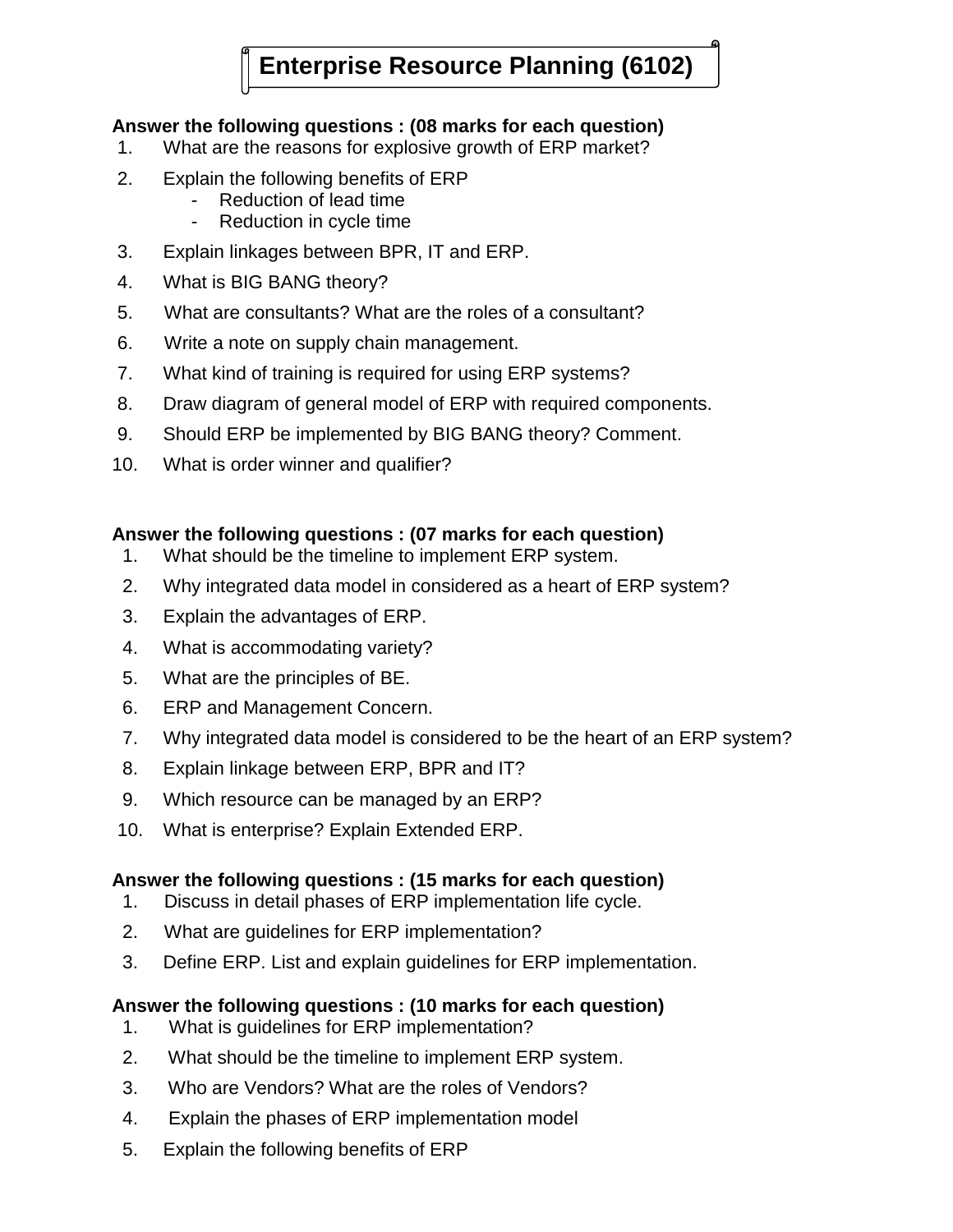### -Reduction of lead time

- On time shipment
- 6. Explain General model of ERP with diagram

### **Answer the following questions : (5 marks for each question)**

- 1. Explain the processes in BPR
- 2. Which resource can be managed by an ERP?
- 3. Explain Advantages of ERP
- 4. Explain principles of Business Engineering
- 5. Discuss order winner and qualifiers that are general to most companies.
- 6. Why integrated data model is considered to be the heart of an ERP system?
- 7. Explain relationship of Business engineering with IT
- 8. Explain supply Chain Management
- 9. What are the reason for explosive growth of ERP market?
- 10. Explain relationship of Business engineering with IT.

## **Explain the following: (3 marks each)**

- 1. Resource Management
- 2. ERP Vendors
- 3. Seamless Integration
- 4. Order winner and qualifiers
- 5. Business engineering
- 6. Supply chain management
- 7. Seamless integration
- 8. Consultant
- 9. Role of vendor
- 10. BPR,IT and ERP
- 11. Extended ERP
- 12. BIG BANG Theory
- 13. Seamless Integration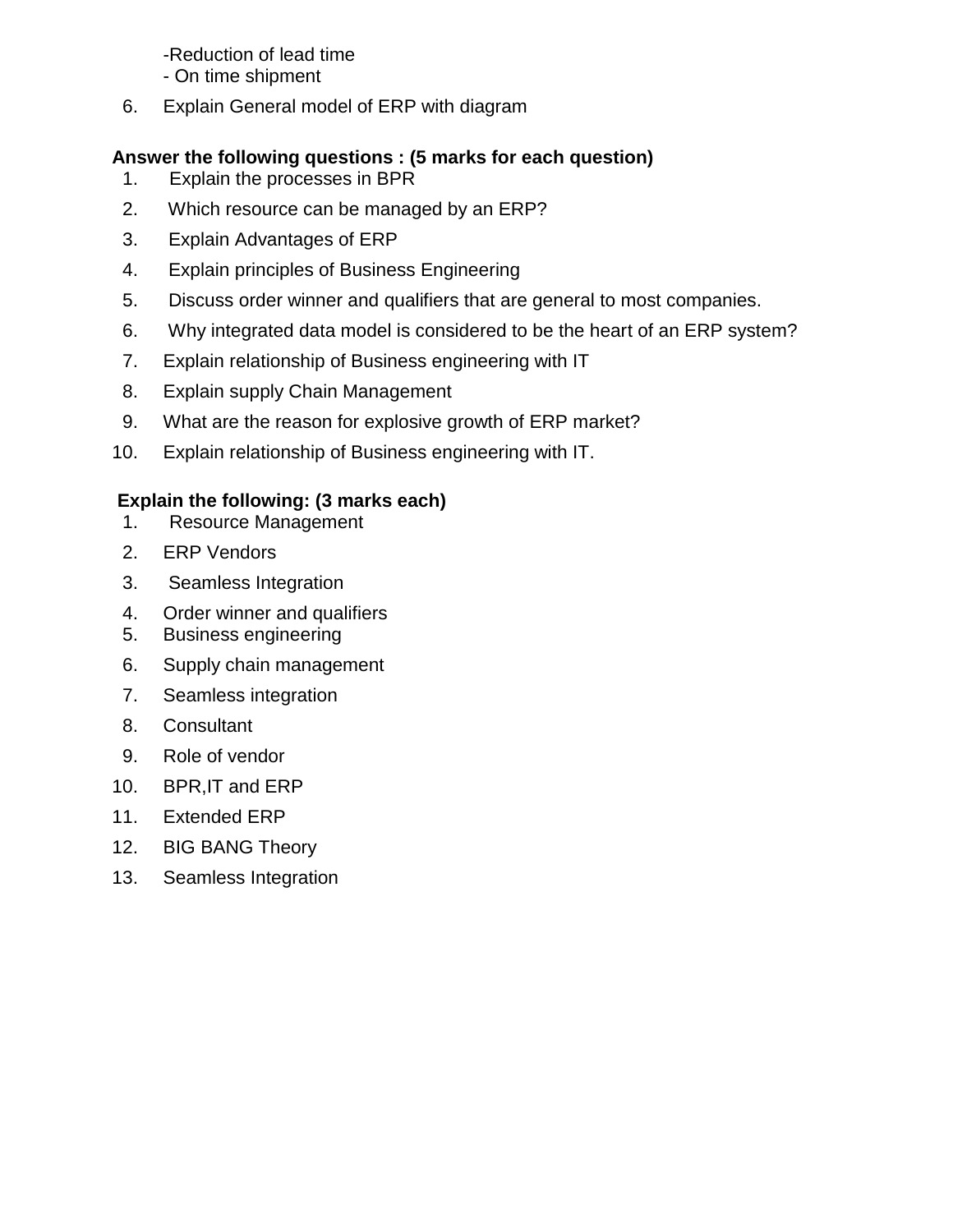## **Intelligent Property Rights, Patents and Cyber Laws (6103)**

### **Answer the following questions : (10 marks for each question)**

- 1. What is Infringement of Patents? What are the Remedies for Infringement of Patents?
- 2. Explain the Patent Application Procedure with diagram.
- 3. What is Infringement of Copyrights? What are the remedies for Infringement of copyrights?
- 4. What are the defenses available in case of Infringement of Designs?
- 5. Explain in detail the following sections of the IT Act:

i) 43 ii) 66 iii) 67 iv) 72 v) 73

- 6. What are the benefits of Licensing?
- 7. What is a Trademark? Explain the procedure of registration of a Trademark.
- 8. What are the clauses of Licensing?
- 9. What is intellectual property \? Explain the various kinds of intellectual properties and laws relating to those properties in India.
- 10. Discuss "Domain Name as Intellectual property". Explain the procedure for Registration of domain names.
- 11. Explain the Patent Application procedure with diagram.
- 12. What are different kinds of Patent assignments?
- 13. Define Copyrights. What are the objectives of Copyrights?

### **Answer the following questions : (05 marks for each question)**

- 1. Explain the WIPO Treaty
- 2. What are the functions performed by the certifying authorities?
- 3. Explain Cyber Crime in detail.
- 4. Explain Cyber Crime in detail.
- 5. Discuss Privacy & Freedom issues in the Cyber world.
- 6. Explain the scope of Cyber Laws.
- 7. What are the rights awarded to the patentee?
- 8. Describe the uses of Digital Signature.
- 9. Define and explain the uses of Digital Signature.
- 10. Explain the rights conferred by copyrights.
- 11. What are the functions performed by the Certifying Authorities.
- 12. What is Trademark? What are its objectives?
- 13. Discuss Privacy & Freedom Issues in the Cyber World.
- 14. Explain the concept of Intellectual Property Rights.
- 15. Explain the following the terms:
	- i) Digital Contract
	- ii) Ethical Hacking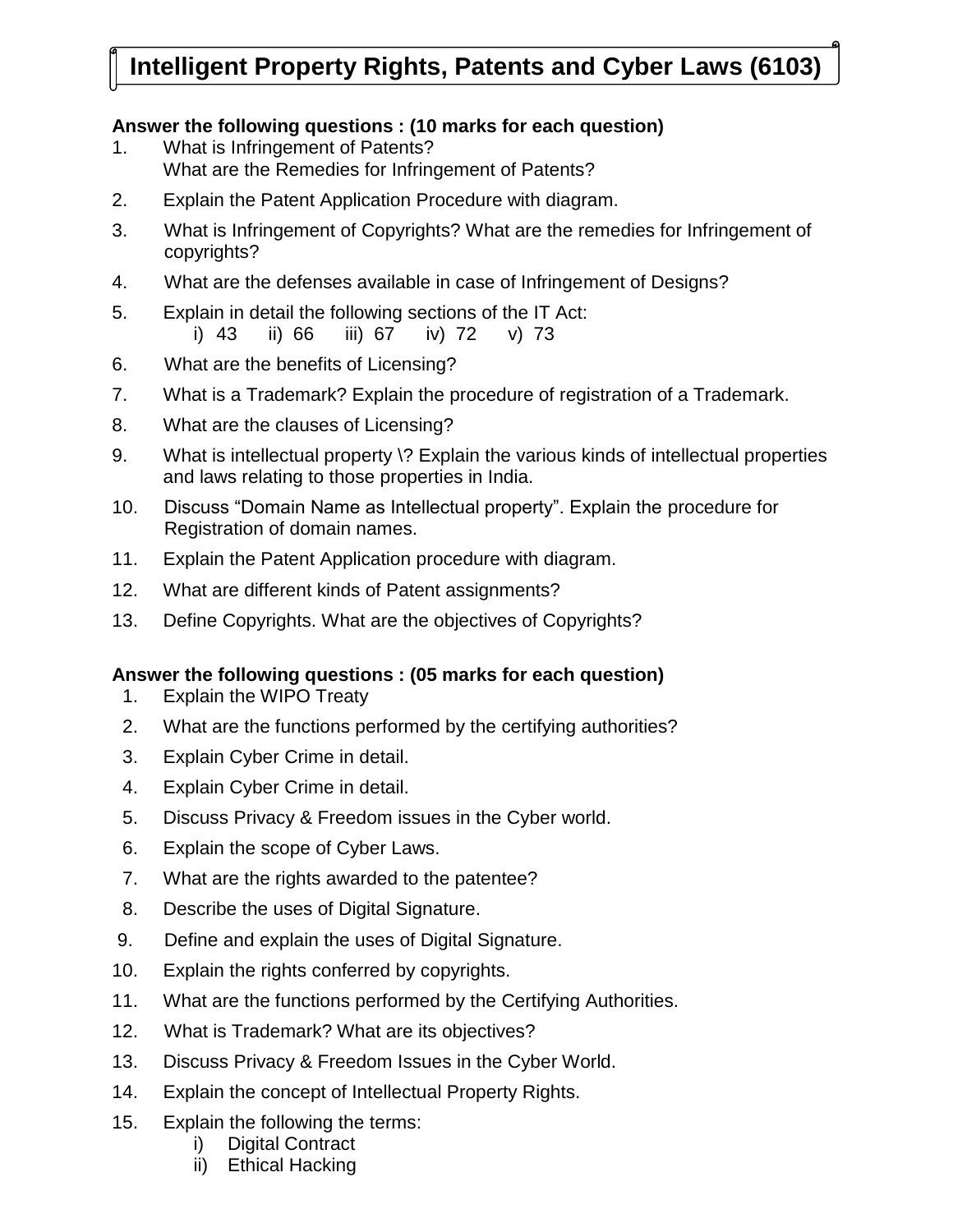- 17. What are the rights awarded to a patentee?
- 18. Explain the terms: i) Cyber Crime ii) Cyber laws iii) Ethical Hacking
- 19. What are the objectives of the IT Act 2000?
- 20. Write a short note on WIPO treaty.
- 21. Explain the Semiconductor Chips Protection Act (SCPA) in detail.
- 22. Explain the procedure for Registration of Domain names.
- 23. Write note on "Rights awarded to patentee".

### **Answer the following questions : (8 marks for each question)**

- 1. What are the essential features of trade mark? Explain different types of trademarks.
- 2. Explain the objectives of Information Technology Act 2000.
- 3. What are cyber crimes? Classify computer related crimes enumerated in Information Technology Act – 2000.
- 4. How a patent may be transferred by the patentee to another person?
- 5. Explain E- governance of cyber crime and cyber law.
- 6. Explain benefits of Licensing.

### **Answer the following questions : (7 marks for each question)**

- 1. Explain SCPA semiconductors chip protection Act.
- 2. Describe the uses of Digital Signature.
- 3. Analyze the drawbacks of Information Technology Act 2000.
- 4. What is Infringement of Parents?
- 5. Explain the procedure for Registration of Domain names.
- 6. Write a note on "Internet domain names" as Intellectual Property.

### **Write notes on: (5 marks each)**

- 1. Functions of certifying Authorities
- 2. TRIPS Agreement.
- 3. WIPO Treaty

### **Write notes on: (5 marks each)**

- 1. SCPA
- 2. TRIPS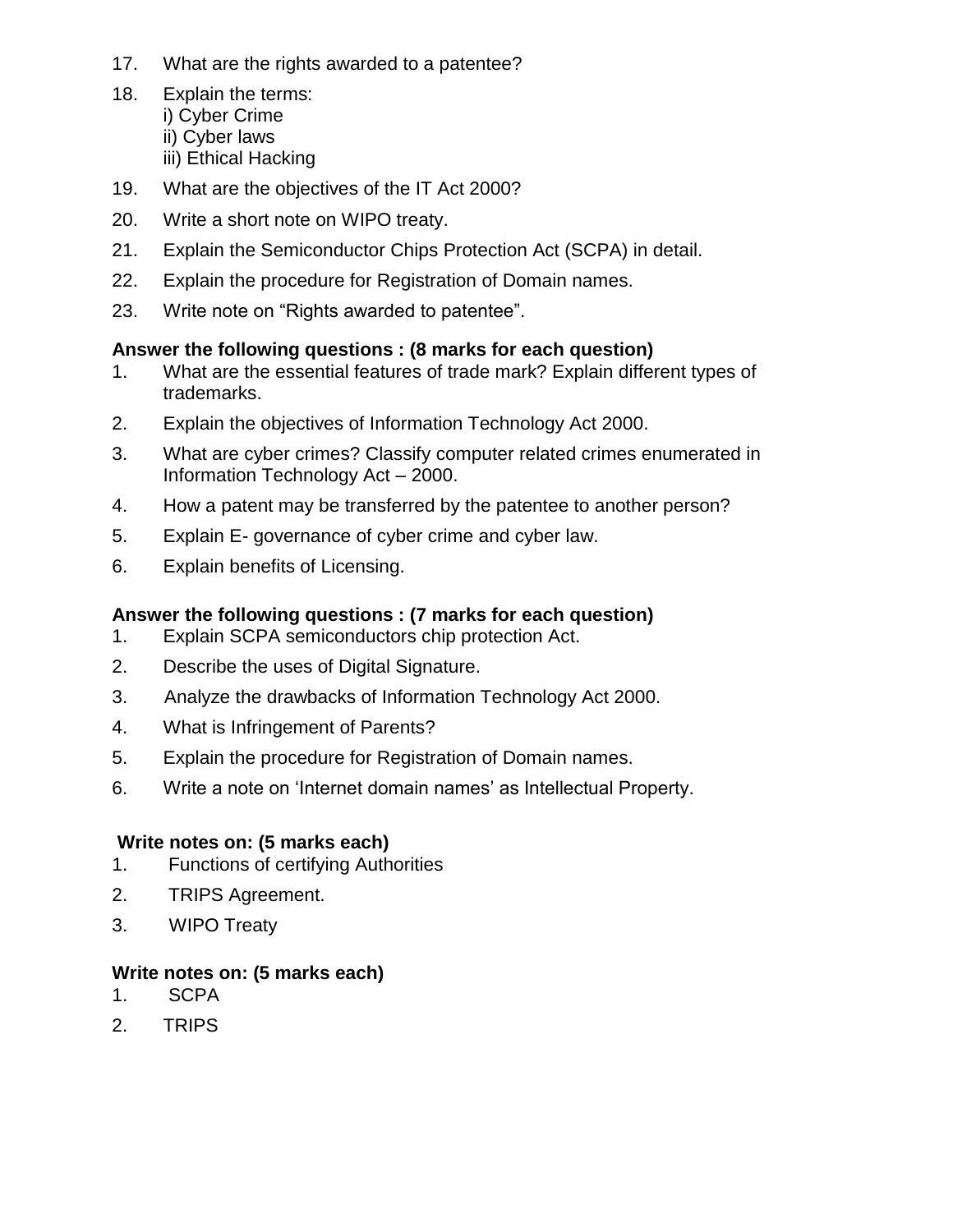## **Commerce (6111)**

### **Answer the following questions : (8 marks for each question)**

- 1. Explain how Home Shopping facilities E Commerce.
- 2. What is Firewall? State the function of Firewall in e-commerce.
- 3. Define E-Governance. Explain different E-Governance models.
- 4. Explain Tele-marketing in details.
- 5. Define and explain the concept of Electronic Data Interchange (EDI).
- 6. Define Electronic Data Interchange. What are the components of EDI?
- 7. Explain how firewall protects E Commerce network?
- 8. List out different technological advances in convergences.
- 9. Define and explain the concept of Electronic Data Interchange.
- 10. Explain different E Commerce Business Models (B2B, B2C, C2C).
- 11. Explain difference between Intranet and Extranet.
- 12. Explain mobile computing in detail.
- 13. Explain various threats in E Commerce.
- 14. Explain the concept of Electronic Cash or E-Cash?
- 15. Explain various threats of E-Commerce.
- 16. What are different technological advances in convergence?
- 17. Write a note on Supply Chain Planning Tools.
- 18. What are different security issues of E-Commerce?
- 19. What are the implications of Convergence in E Commerce?
- 20. Explain how firewall protects E-Commerce network?
- 21. Write a note on Supply Chain Planning Tools.

### **Answer the following questions : (15 marks for each question)**

1. Explain different advantages and disadvantages of E-Commerce w.r.t. society Organization and people.

### **Answer the following questions: (7 marks for each short note)**

- 1. Define digital cash or e-cash. Explain with example how an online banking system works.
- 2. Explain E Payment mechanism of E Cheque.
- 3. Explain how Home Shopping facilitates E-Commerce?
- 4. What is e-commerce? Discuss B2B2C and C2B2C model giving proper examples.
- 5. Explain the concept of Mobile Computing in detail.
- 6. Explain cryptography in detail.
- 7. Explain the concept of Electronic Cash or E Cash.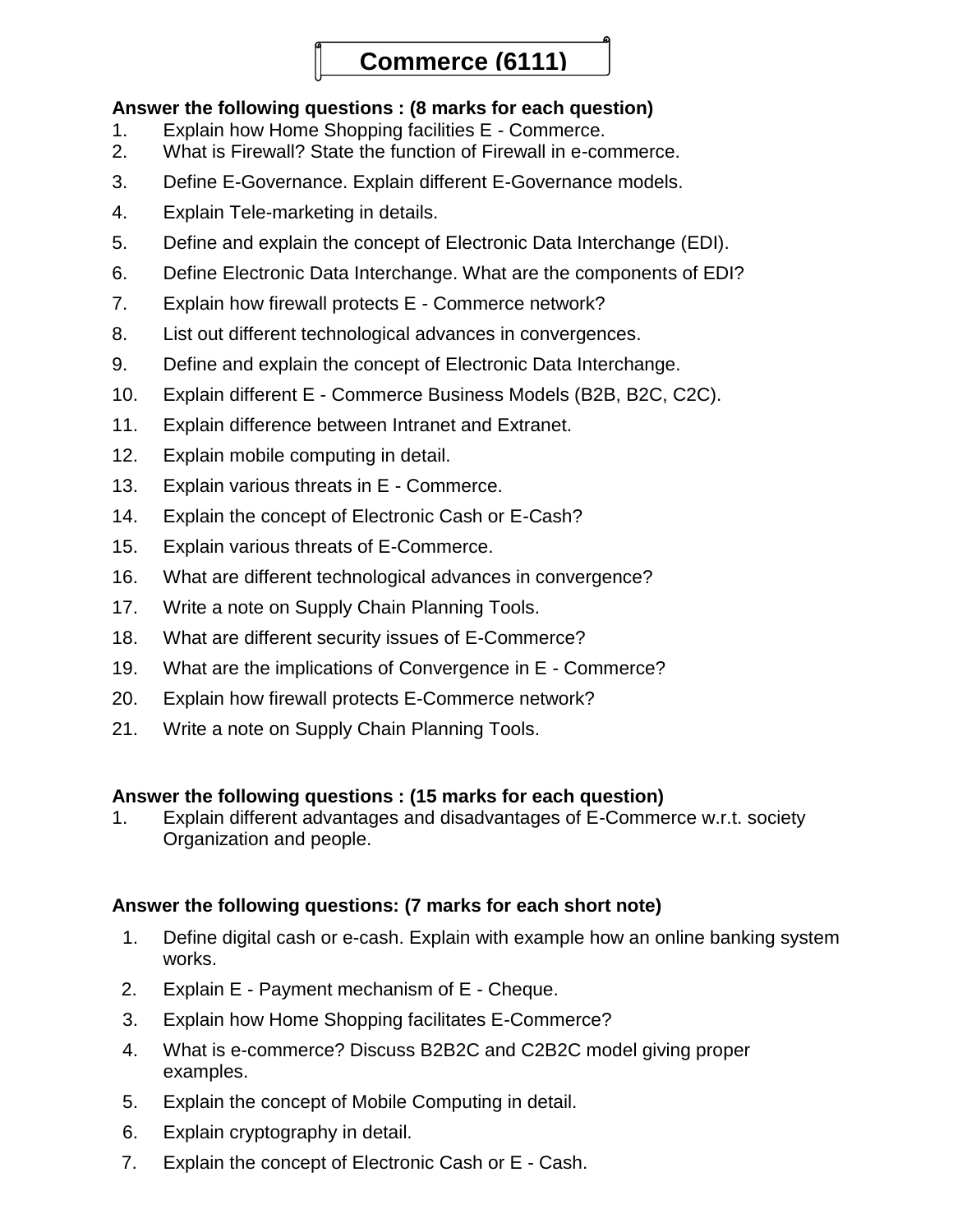- 8. What are the strategic methods for developing E-Commerce?
- 9. How data is encrypted using RSA data encryption algorithm?
- 10. What role does SCM play in Business to Business model i.e B2B e-Commerce?
- 11. Explain the data security method of cryptography?
- 12. Write a note on Supply Chain Planning Tools.
- 13. What are benefits of EDI system to organization?
- 14. What are the different technological advances in convergence?
- 15. What are the implications of convergence in E-Eommerce?
- 16. Explain what is meant by Telemarketing?

## **Write short notes (5 marks)**

- 1. Digital Signature
- 2. Web Security
- 3. Digital Certificate
- 4. Web Portals

## **Write short notes (5 marks)**

- 1. Cloud Computing
- 2. Home shopping facilitates E-commerce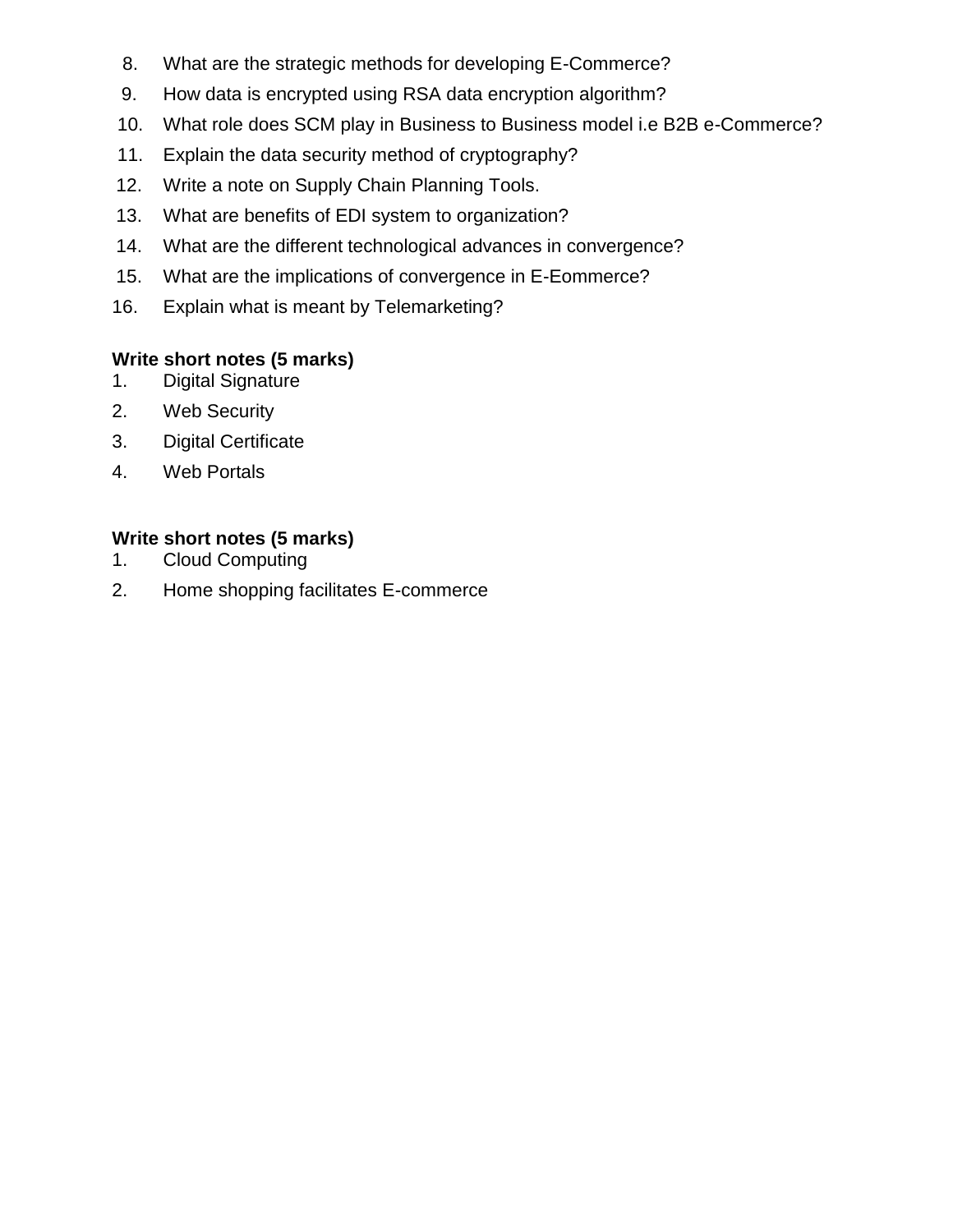# **Artificial Intelligence (6112)**

### **Answer the following questions : (8 marks for each question)**

- 1. Write the components of problem and formulate any Toy problems.
- 2. Explain A\* with example.
- 3. Write note on Forward and Backward Chaining?
- 5. Explain syntax and semantics of first order logic.
- 6. Write down the standard formulation of 8 puzzle problems.
- 7. Write a note on Wumpus world.
- 8. Write a note on Inductive Learning.
- 9. Explain various forms of learning.
- 10. What is task environment? List the PEAS description of the task environment for an automated taxi.
- 11. What is task environment? List the PEAS description of the task environment for an Automated taxi.
- 12. Describe forward chaining and backward chaining with example.
- 13. Why Hill-climbing? Illustrate using an example.
- 14. Discuss Knowledge based learning. How it is different from explanation based.
- 15. Write a note on greedy best first search.
- 16. Define Rational Agent. What an agent comprises of?
- 17. What do you mean by Intelligence? What are the characteristics of Intelligence?

### **Answer the following questions: (7 marks for each short note)**

- 1. Write a note on Greedy best first Search?
- 2. Explain hill cli,bing search with the help of diagram. State the problems faced during hill climbing.
- 3. Write down the steps to convert a sentence into CNF.
- 4. Describe forward chaining & backward chaining with example.
- 5. Define agent with diagram.
- 6. What is AI? Discuss the application of AI in detail.
- 7. Describe five connective used in prepositional logic syntax.
- 8. Define Agent with diagram.
- 9. Write down the standard formulation of 8 puzzle problems.
- 10. Write a note on Greedy best first search.
- 11. Write a note on Heuristic function?
- 12. What is CNF? Explain with example the procedure of converting sentence into CNF.
- 13. Write a note on Minimax Algorithm.
- 14. What are pros & cons of propositional logic?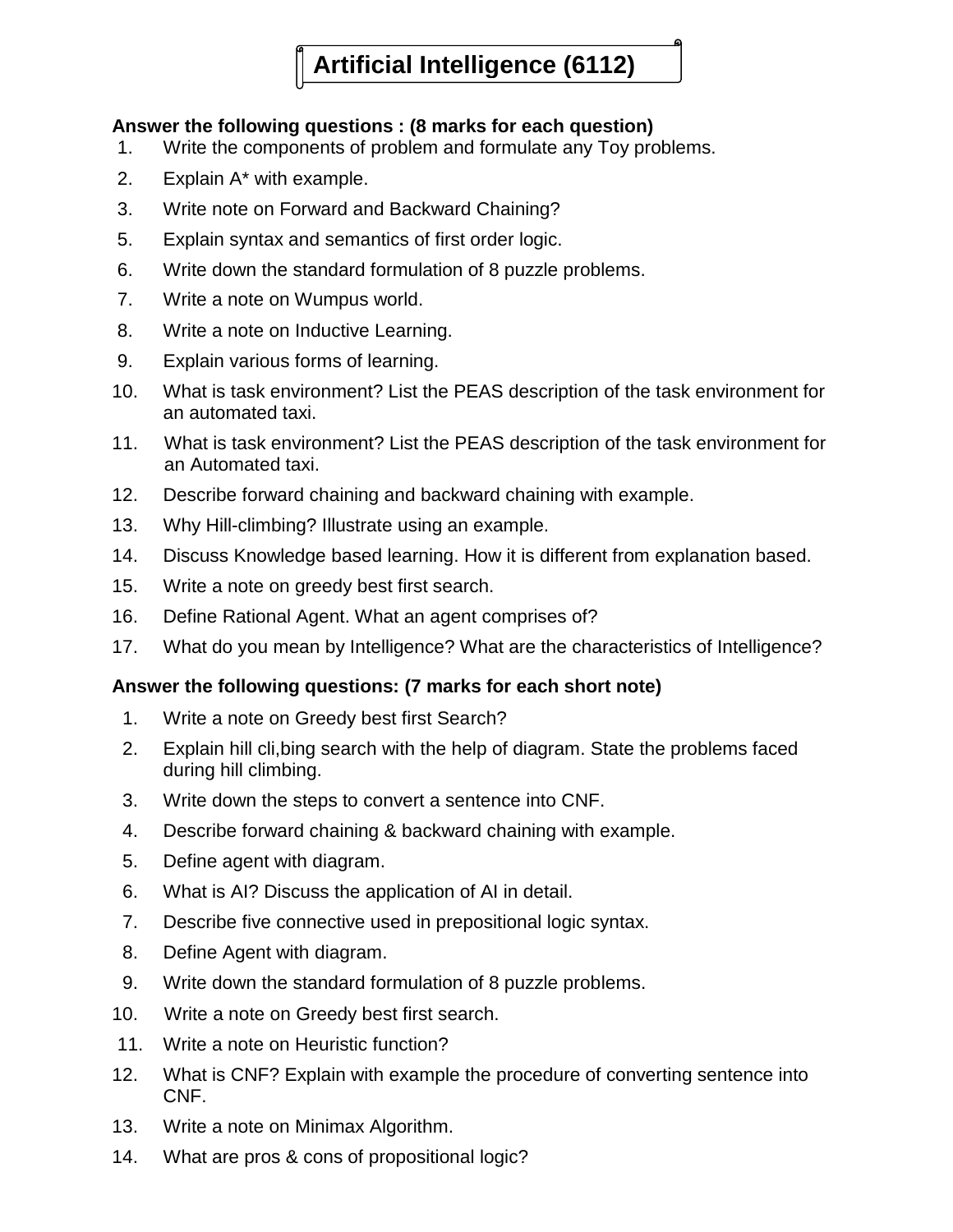- 15. Discuss alpha-beta pruning algorithm with the help of a diagram.
- 16. Explain syntax & semantics of first order logic.
- 17. Explain various forms of learning.

### **Write a short note on (8 marks)**

- 1. Inductive Learning
- 2. Write a short note on Quantifiers
- 3. Minimax Algorithm
- 4. Alpha Beta pruning
- 5. Breadth first search
- 6. Wumpus World

### **Answer the following. (5 marks)**

- 1. Explain various Forms of Learning
- 2. Write a note on wumpus world.
- 3. Explain A\* with Example?
- 4. Explain Hill Climbing Search
- 5. Write a note on Heuristic function
- 6. Define Agent with Diagram.

### **Difference between (7.5 marks)**

- 1. Blind search and informed search
- 2. Agent function and agent program
- 3. Depth function and agent program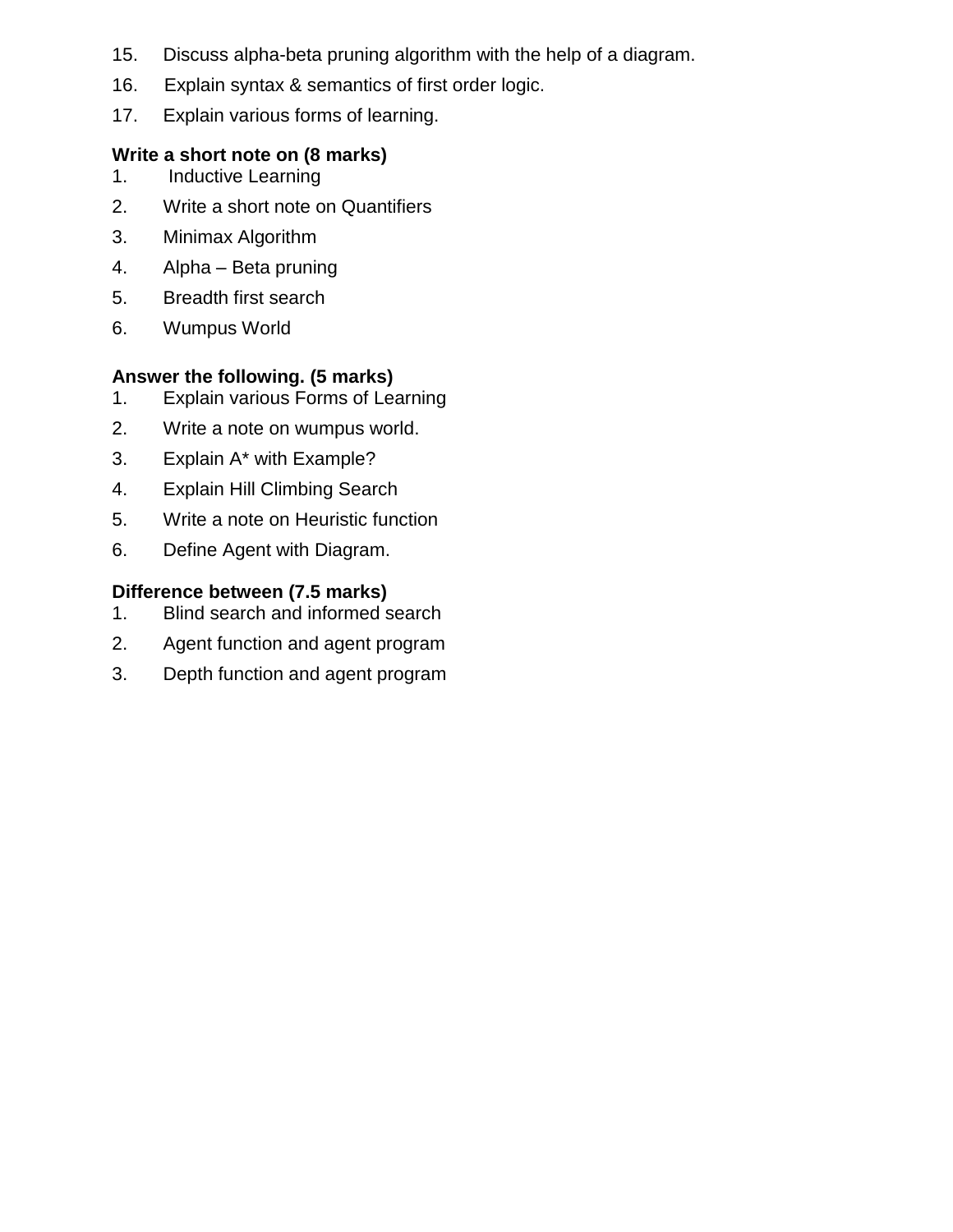# **Web Technology (6113)**

### **Answer the following questions : (8 marks for each question)**

- 1. Explain GET and POST method?
- 2. What are ASP forms? Explain how the forms are created and submitted in ASP.
- 3. Explain HTML Ordered and Unordered list with example.
- 4. What is ASP? Explain its Features?
- 5. What is ASP? What can ASP do for you?
- 6. Explain the following function.
	- 1) Conf
	- 2) Logs
	- 3) Temp
	- 4) Bin
- 7. What is HTML? Explain structure of HTML?
- 8. Explain functions to add and remove elements in an Perl array.
- 9. What is an application object? How to lock and unlock application object.
- 10. Explain the rules of XML?
- 11. Write ASP program to append a file TEST.TXT
- 12. Explain Start, stop, reload and undeploy commands of web application.
- 13. Explain loop control statements in PERL with example.
- 14. Explain Client Request and its methods.
- 15. What is ASP? What can ASP do for you?
- 16. Write ASP program to print following pattern

| ∗    |
|------|
| **   |
| ***  |
| **** |
|      |

- 17. Explain any four built-in object of JavaScript.
- 18. What is ASP file object? List out the properties of file Object.
- 19. Write a ASP program to append a file.
- 20. Define digital signiture. Explain how digital signature works.
- 21. Explain the following function
	- (i) Conf (ii) Logs (iii) Temp (iv) Bin

### **Answer the following questions: (7 marks for each short note)**

- 1. Explain Data types used in Perl.
- 2. Write a ASP program to find factorial of numbers from 1 to 5.
- 3. Explain Tomcat JNDI Configuration.
- 4. Explain rules of XML.